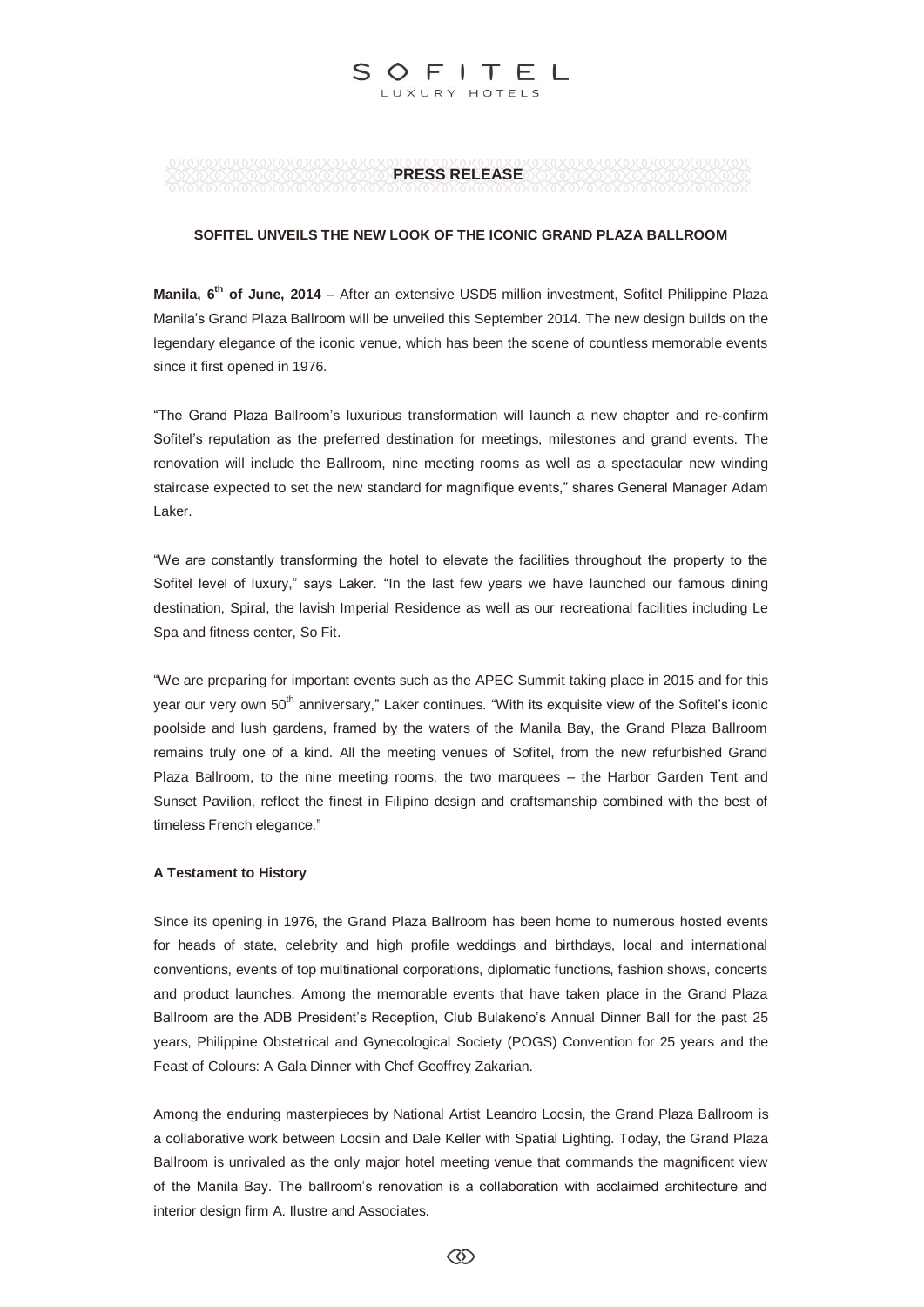"The original theme of the hotel was contemporary Filipino as reflected with the Tinalak-inspired patterns in the guest room interiors," recounts Arch. Raul R. Locsin of Leandro V. Locsin & Partners, then Chief Architect during the design and construction of the hotel back in 1976. Southern patterns of Mindanao influenced the triangular geometric shape in most art forms displayed. The original Murano crystal chandeliers especially flown in from Italy will be preserved in luminous splendor with its 876 crystal teardrops to be set against a modern backdrop to enhance its luster.

#### **The Best of Filipino Craftsmanship with the Touch of French Elegance**

Stunningly bold and creative pieces will be at play as the renovation features the innovative blend of artistry, indigenous materials and modern sensibilities. Grand entrances will be accentuated by a majestic architrave of 30 pillars and towering murals of local artistic interpretations of the three (3) major islands – Luzon, Visayas and Mindanao. A modern journey through a cornucopia of natural elements from the country's lush forest, the adorned Grand Plaza Ballroom will feature bamboo rings, bamboo, banana barks, onion skin, duldul seeds, coco palwa, guod, mahogany seeds, alpaco to tahong shells, coco shells and elephant seeds.

Reminiscent of  $19<sup>th</sup>$  century architecture and design, palatial-style floor-to-ceiling veneer doors, handles akin to steel sculptures of the classic French scrolls and earth tones of reds, browns, oranges, golds and creams artistically scattered on carpet resonate the timeless French heritage throughout the opulent foyer.

Bound to be a major highlight and favorite setting for captured special moments is the grand 180 degree winding steel staircase leading up to a second level lit by a 7-tiered crystal lighting fixture. Designed to dramatically welcome guests, this ideal backdrop features intertwined patterns in matte gold finish with black Marquina granite inspired by French vineyards.

Ballroom elegance is redefined in the quintessential events destination this September as Sofitel Philippine Plaza Manila ushers a new chapter in magnificent events.

**\* \* \* \***

## **Sofitel, World Class Hotels & French Elegance**

Sofitel is the only French luxury hotel brand with a presence on five continents with 120 addresses, in almost 40 countries (more than 30,000 rooms). Sofitel offers contemporary hotels and resorts adapted to today's more demanding and more versatile consumers who expect and appreciate beauty, quality and excellence. Whether situated in the heart of a major city like Paris, London, New York, Shanghai or Beijing, or nestled away in a country landscape in Morocco, Egypt, French Polynesia or Thailand, each Sofitel property offers a genuine experience of the French "art de vivre".